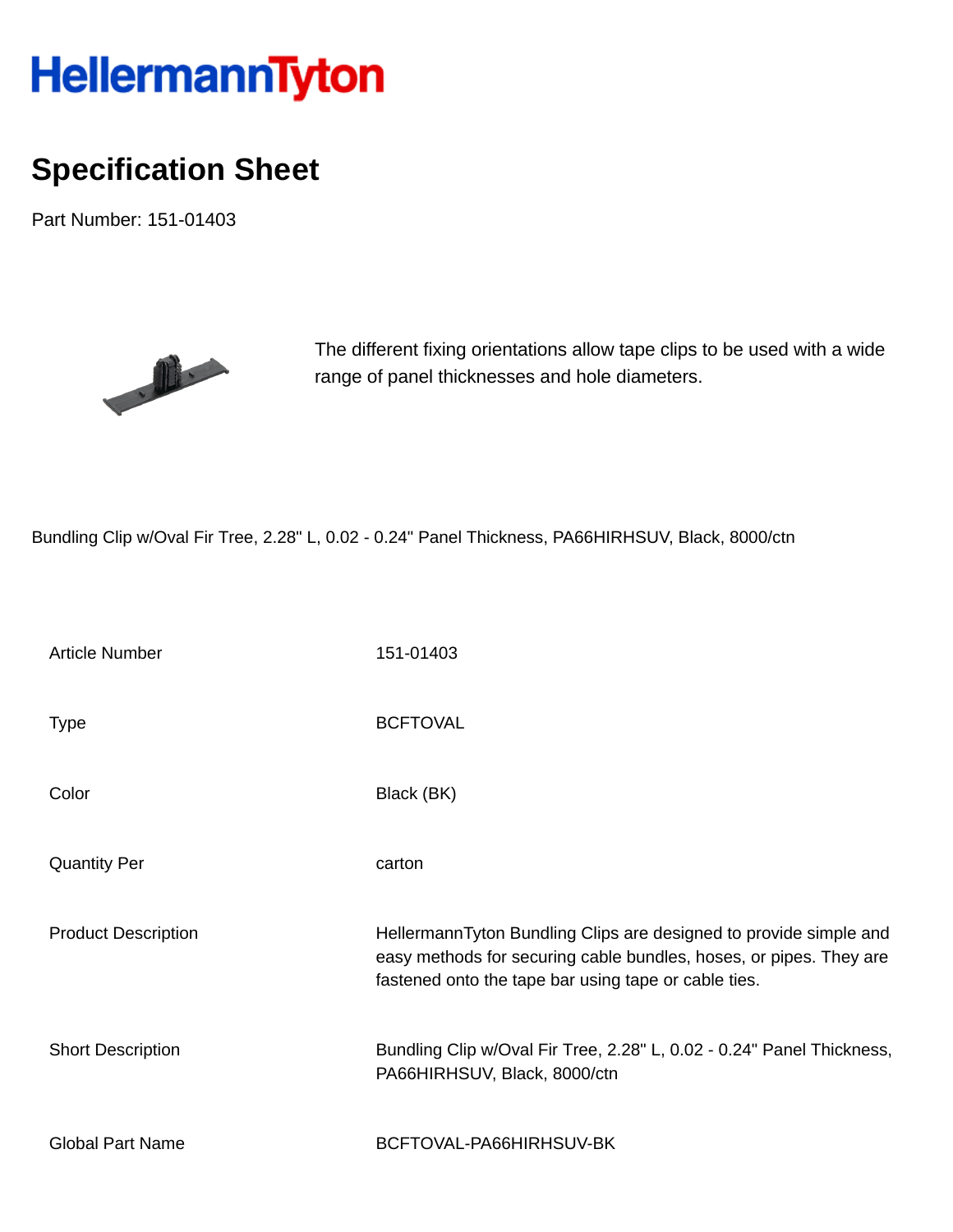| Length L (Imperial)                     | 2.28                                                    |
|-----------------------------------------|---------------------------------------------------------|
| Length L (Metric)                       | 58.0                                                    |
| <b>Fixation Method</b>                  | Fir Tree for oval holes                                 |
| Height H (Imperial)                     | 0.60                                                    |
| Height H (Metric)                       | 15.45                                                   |
| Panel Thickness Min (Imperial)          | 0.02                                                    |
| Panel Thickness Max (Imperial)          | 0.24                                                    |
| Panel Thickness Min (Metric)            | 0.51                                                    |
| Panel Thickness Max (Metric)            | 6.0                                                     |
| Mounting Hole Diameter D (Imperial)     | 0.24 x 0.48 " 0.26 x 0.50 " 0.26 x 0.51 " 0.28 x 0.47   |
| Mounting Hole Diameter D (Metric)       | 6.5 x 12.5 mm 6.2 x 12.2 mm 6.5 x 13.0 mm 7.0 x 12.0 mm |
| Mounting Hole Diameter D Min (Imperial) | 0.24                                                    |
| Mounting Hole Diameter D Max (Imperial) | 0.51                                                    |
| Mounting Hole Diameter D Max (Metric)   | 13.0                                                    |